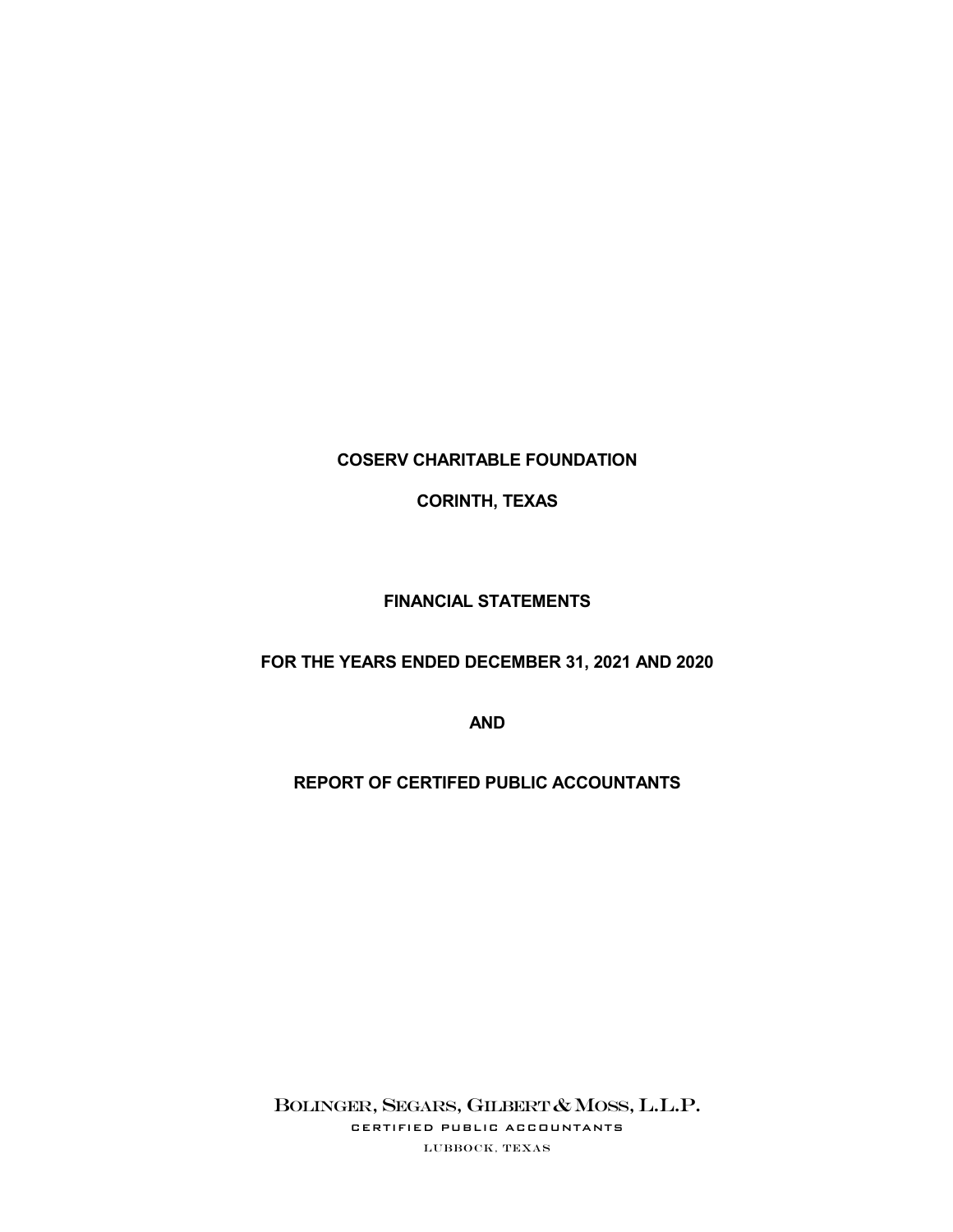# **COSERV CHARITABLE FOUNDATION**

**CORINTH, TEXAS** 

# **FINANCIAL STATEMENTS**

# **FOR THE YEARS ENDED DECEMBER 31, 2021 AND 2020**

**AND** 

# **REPORT OF CERTIFIED PUBLIC ACCOUNTANTS**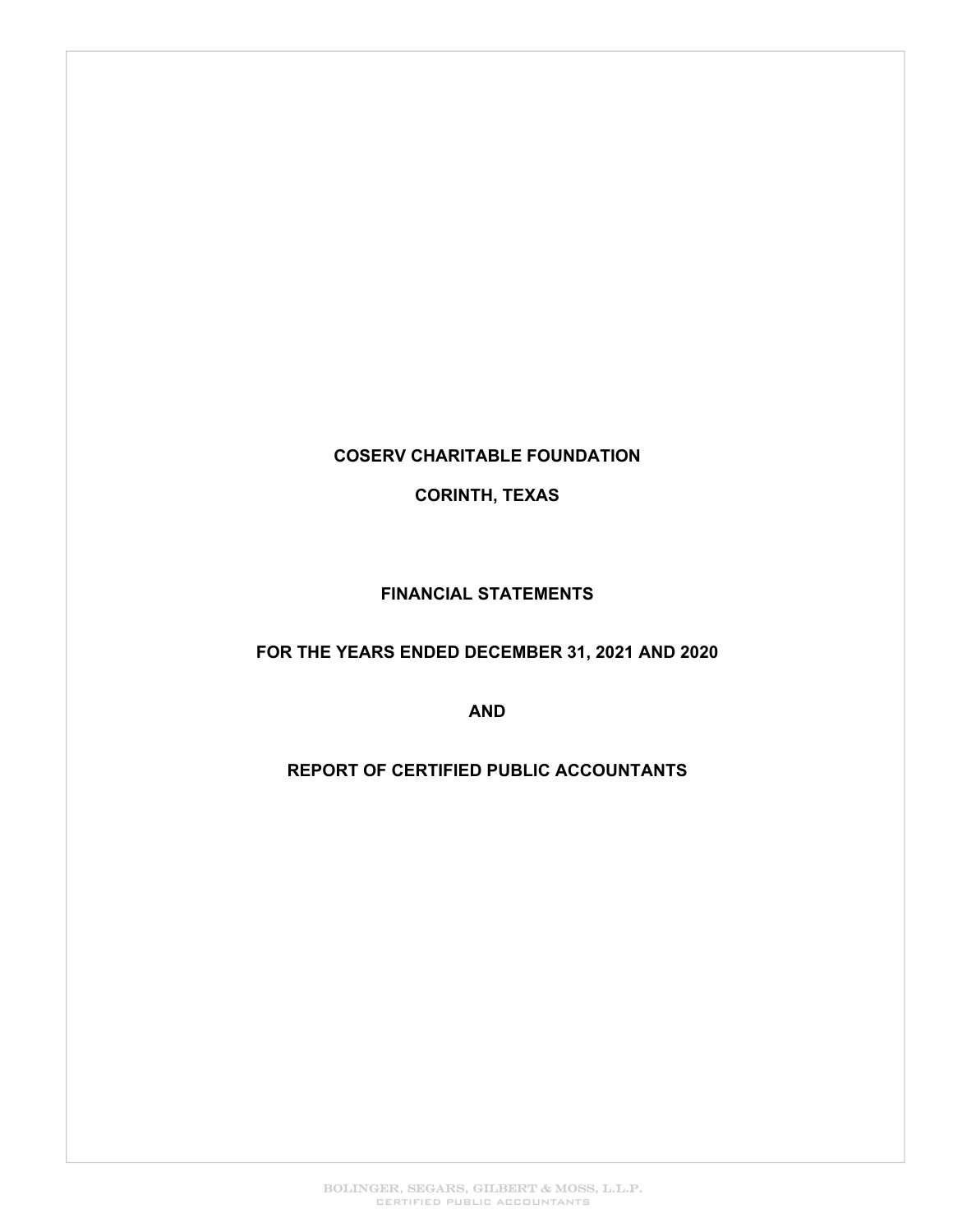## **COSERV CHARITABLE FOUNDATION CORINTH, TEXAS**

## **FINANCIAL STATEMENTS FOR THE YEARS ENDED DECEMBER 31, 2021 AND 2020**

## **TABLE OF CONTENTS**

|                                         | Page<br>Number |
|-----------------------------------------|----------------|
| Independent Auditor's Report            |                |
| <b>Statements of Financial Position</b> | 3              |
| <b>Statements of Activities</b>         | 4              |
| <b>Statements of Cash Flows</b>         | 5              |
| Notes to Financial Statements           | 6              |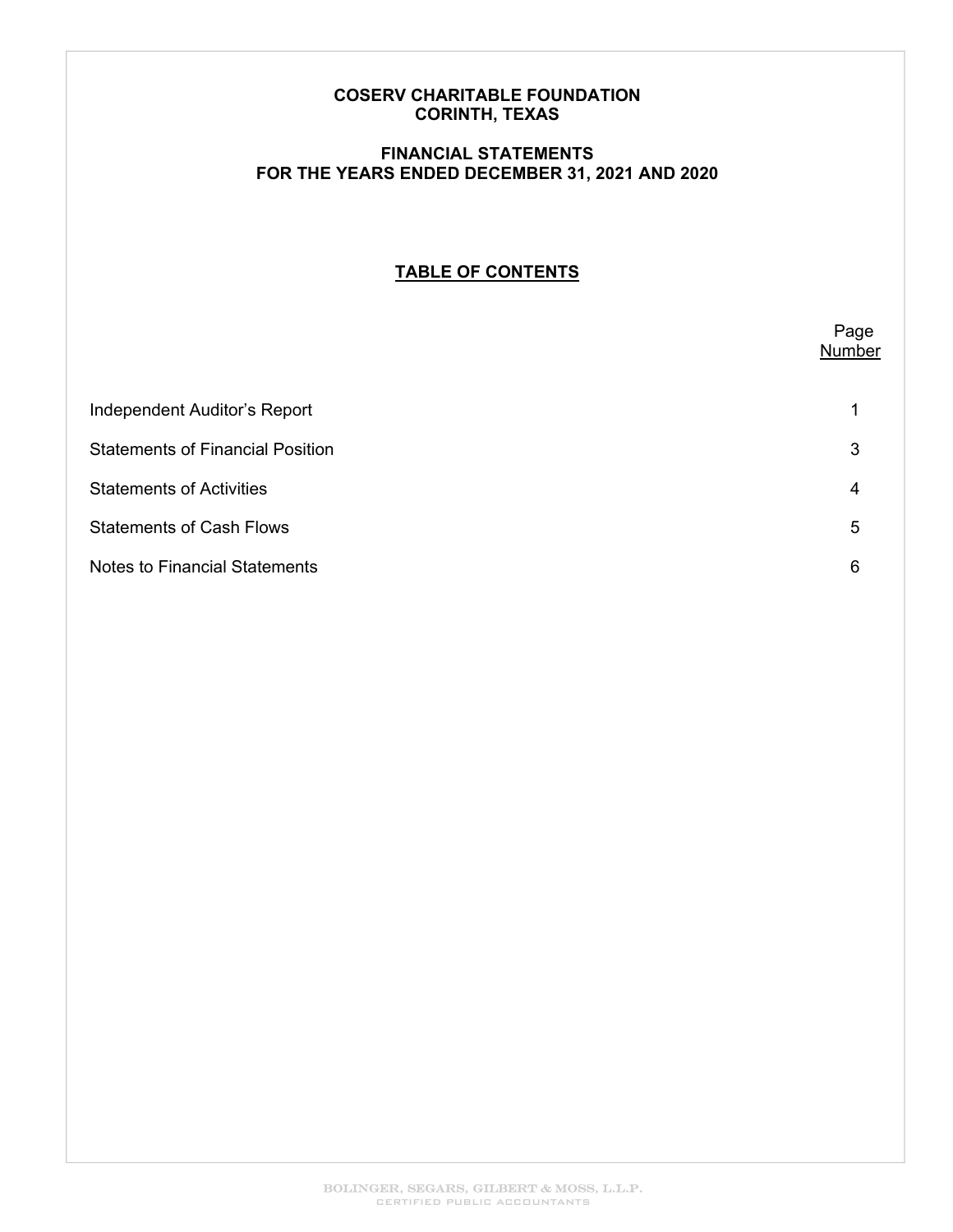# BOLINGER, SEGARS, GILBERT & MOSS, L.L.P.

certified public accountants PHONE: (806) 747-3806

#### FAX: (806) 747-3815 8215 Nashville Avenue

LUBBOCK, TEXAS 79423-1954

#### **Independent Auditor's Report**

Board of Directors CoServ Charitable Foundation Corinth, Texas

#### **Opinion**

We have audited the financial statements of CoServ Charitable Foundation, which comprise the statements of financial position as of December 31, 2021 and 2020, and the related statements of activities and cash flows for the years then ended, and the related notes to the financial statements.

In our opinion, the accompanying financial statements present fairly, in all material respects, the financial position of CoServ Charitable Foundation as of December 31, 2021 and 2020, and the results of its operations and its cash flows for the years then ended in accordance with accounting principles generally accepted in the United States of America.

#### **Basis for Opinion**

We conducted our audits in accordance with auditing standards generally accepted in the United States of America (GAAS). Our responsibilities under those standards are further described in the Auditor's Responsibilities for the Audit of the Financial Statements section of our report. We are required to be independent of CoServ Charitable Foundation and to meet our other ethical responsibilities, in accordance with the relevant ethical requirements relating to our audits. We believe that the audit evidence we have obtained is sufficient and appropriate to provide a basis for our audit opinion.

#### **Responsibilities of Management for the Financial Statements**

Management is responsible for the preparation and fair presentation of the financial statements in accordance with accounting principles generally accepted in the United States of America, and for the design, implementation, and maintenance of internal control relevant to the preparation and fair presentation of financial statements that are free from material misstatement, whether due to fraud or error.

In preparing the financial statements, management is required to evaluate whether there are conditions or events, considered in the aggregate, that raise substantial doubt about CoServ Charitable Foundation's ability to continue as a going concern within one year after the date that the financial statements are available to be issued.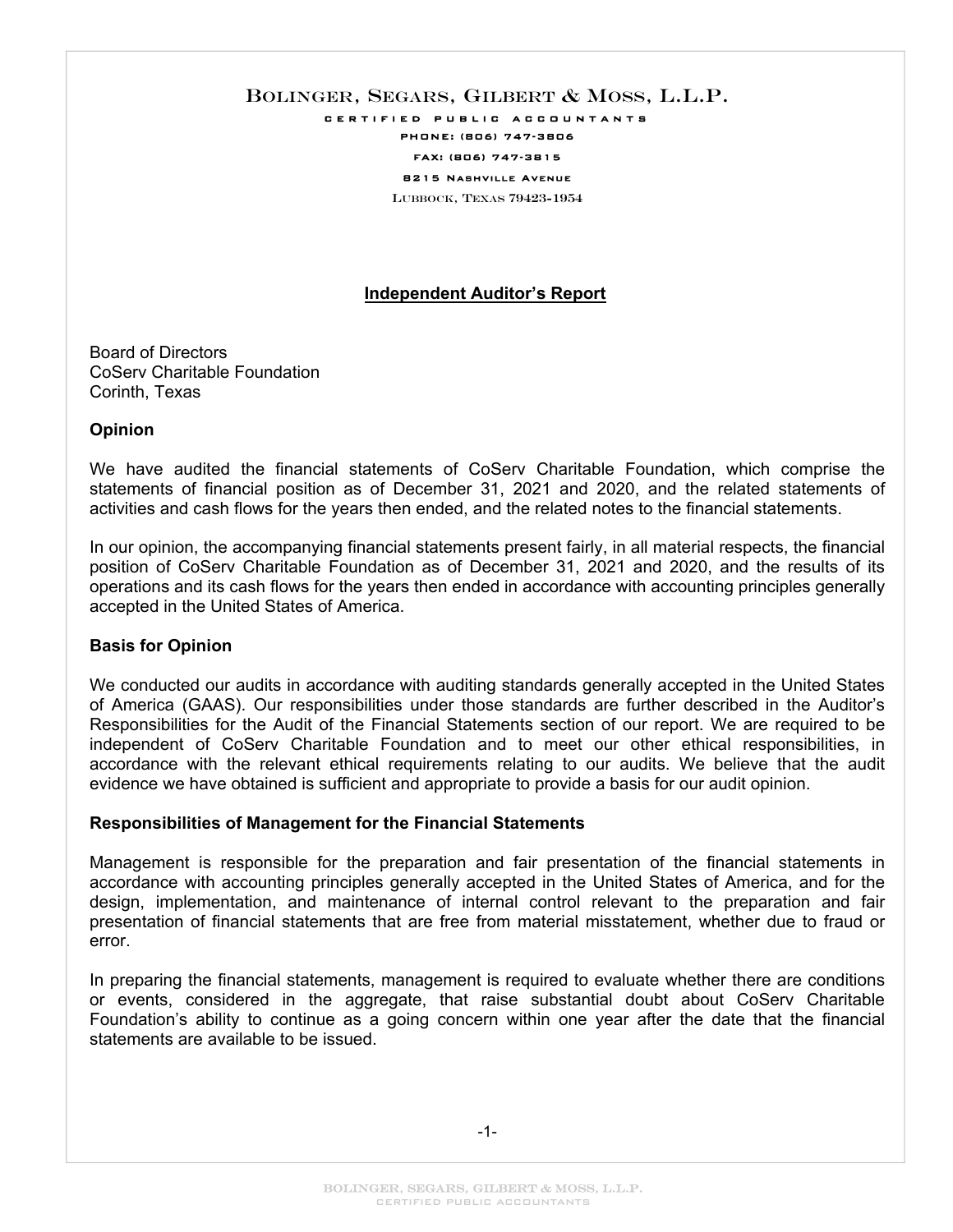## **Auditor's Responsibilities for the Audit of the Financial Statements**

Our objectives are to obtain reasonable assurance about whether the financial statements as a whole are free from material misstatement, whether due to fraud or error, and to issue an auditor's report that includes our opinion. Reasonable assurance is a high level of assurance but is not absolute assurance and therefore is not a guarantee that an audit conducted in accordance with GAAS will always detect a material misstatement when it exists. The risk of not detecting a material misstatement resulting from fraud is higher than for one resulting from error, as fraud may involve collusion, forgery, intentional omissions, misrepresentations, or the override of internal control. Misstatements are considered material if, individually or in the aggregate, they could reasonably be expected to influence the economic decisions of users made on the basis of these financial statements.

In performing an audit in accordance with GAAS we:

- Exercise professional judgment and maintain professional skepticism throughout the audit.
- Identify and assess the risks of material misstatement of the financial statements, whether due to fraud or error, and design and perform audit procedures responsive to those risks. Such procedures include examining, on a test basis, evidence regarding the amounts and disclosures in the financial statements.
- Obtain an understanding of internal control relevant to the audit in order to design audit procedures that are appropriate in the circumstances, but not for the purpose of expressing an opinion on the effectiveness of CoServ Charitable Foundation's internal control. Accordingly, no such opinion is expressed.
- Evaluate the appropriateness of accounting policies used and the reasonableness of significant accounting estimates made by management, as well as evaluate the overall presentation of the financial statements.
- Conclude whether, in our judgment, there are conditions or events, considered in the aggregate, that raise substantial doubt about CoServ Charitable Foundation's ability to continue as a going concern for a reasonable period of time.

We are required to communicate with those charged with governance regarding, among other matters, the planned scope and timing of the audit, significant audit findings, and certain internal control–related matters that we identified during the audit.

Balinger, Segars, Silbert & Mass LLP

Lubbock, Texas

April 1, 2022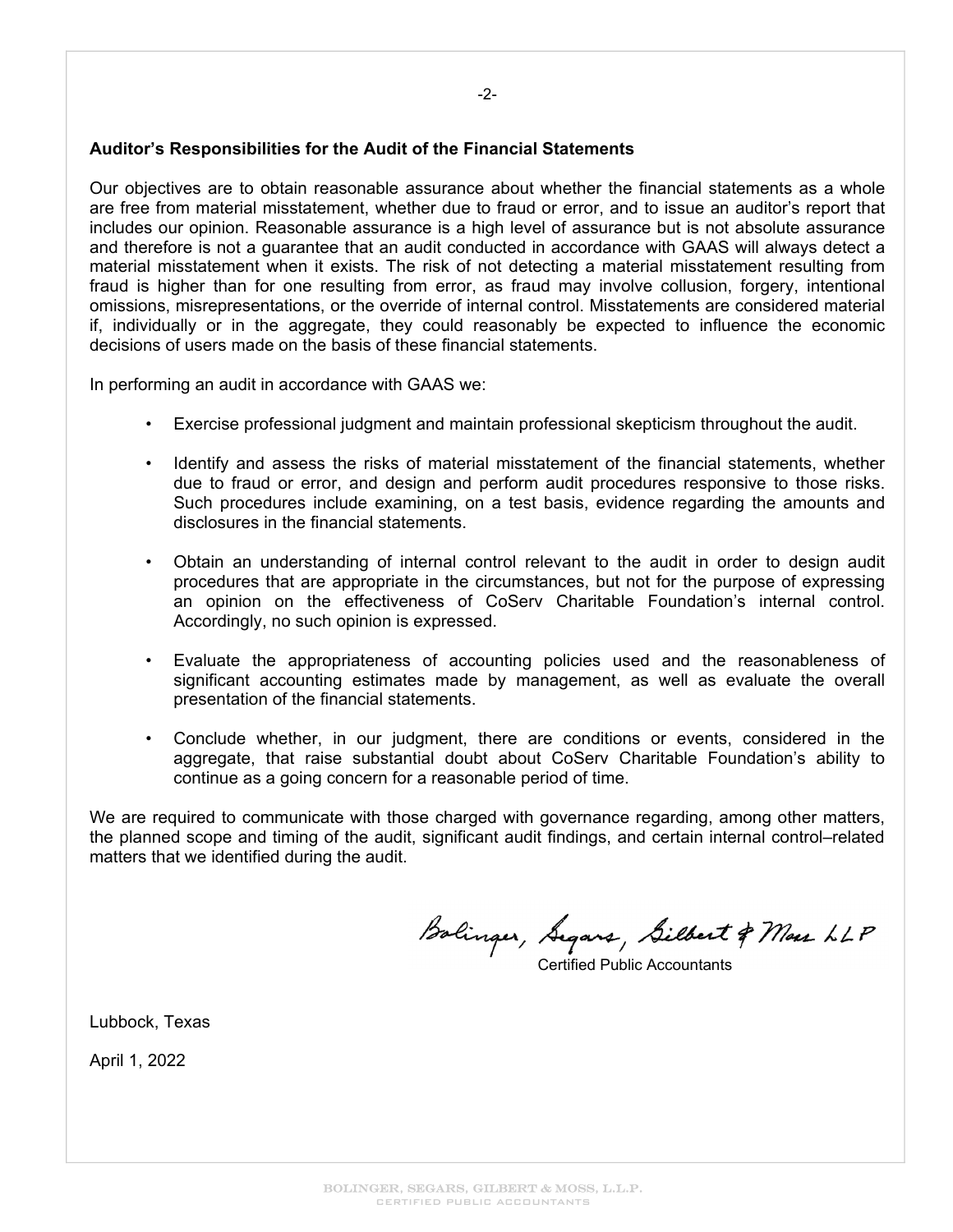## -3- **COSERV CHARITABLE FOUNDATION**

## **STATEMENTS OF FINANCIAL POSITION DECEMBER 31, 2021 AND 2020**

#### **ASSETS**

|                                                                   |    | December 31,     |    |         |  |
|-------------------------------------------------------------------|----|------------------|----|---------|--|
|                                                                   |    | 2021             |    | 2020    |  |
| Assets<br>Cash - General<br>Accounts Receivable - CoServ Electric | \$ | 610,210<br>4,094 | \$ | 627,335 |  |
| <b>Total Assets</b>                                               | \$ | 614,304          | \$ | 627,335 |  |
| <b>LIABILITIES AND NET ASSETS</b>                                 |    |                  |    |         |  |
| Liabilities                                                       |    |                  |    |         |  |
| <b>Accounts Payable</b>                                           | \$ | 243,356          | \$ | 35,500  |  |
| <b>Total Liabilities</b>                                          | \$ | 243,356          | \$ | 35,500  |  |
| <b>Net Assets</b>                                                 |    |                  |    |         |  |
| <b>Without Donor Restrictions</b><br>Undesignated                 | \$ | 370,948          | \$ | 591,835 |  |
|                                                                   |    |                  |    |         |  |
| <b>Total Net Assets</b>                                           | \$ | 370,948          | \$ | 591,835 |  |
| <b>Total Liabilities and Net Assets</b>                           | \$ | 614,304          | \$ | 627,335 |  |

The accompanying notes are an integral part of these financial statements.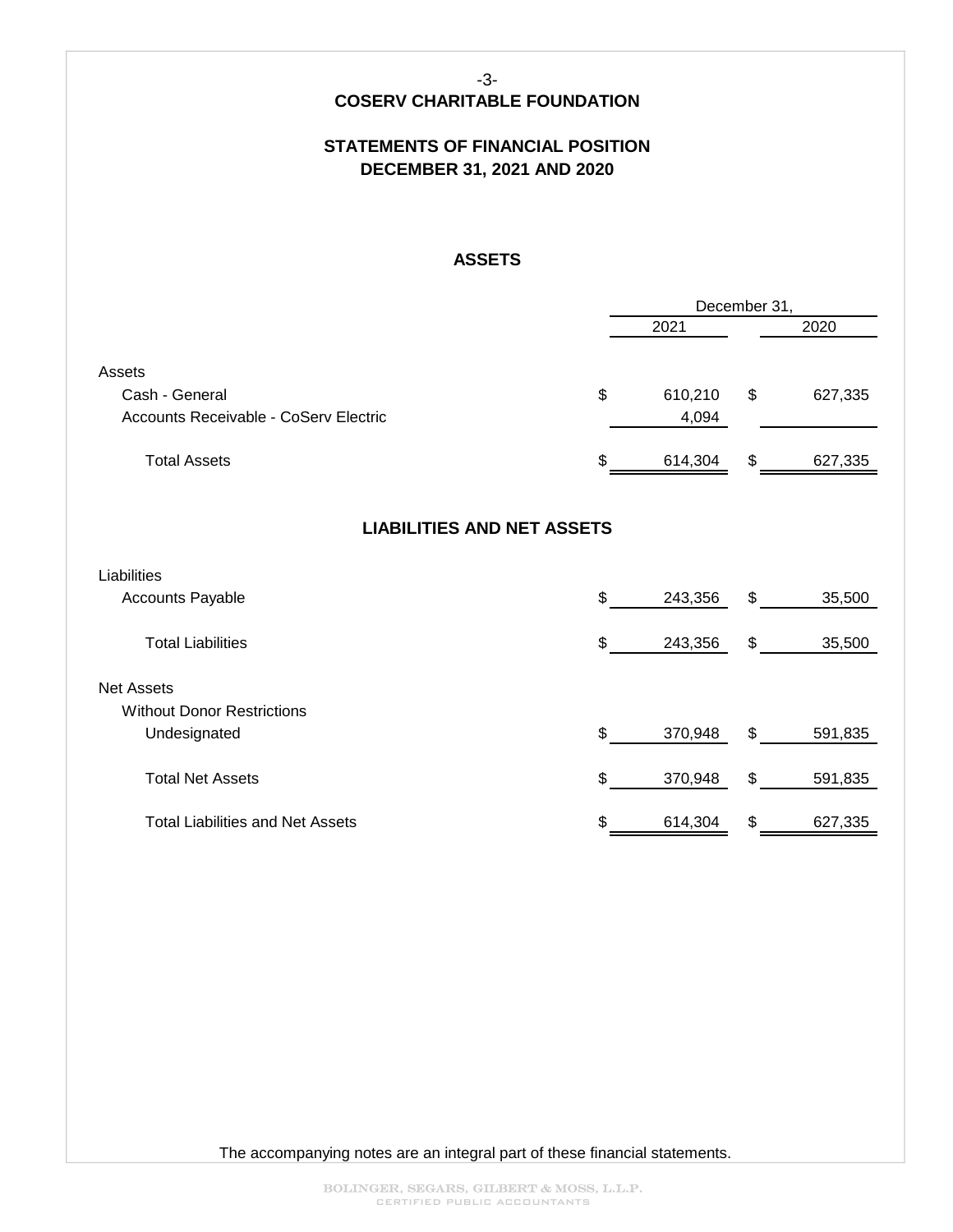#### -4-

#### **COSERV CHARITABLE FOUNDATION**

## **STATEMENTS OF ACTIVITIES FOR THE YEARS ENDED DECEMBER 31, 2021 AND 2020**

|                                          | December 31,     |    |           |
|------------------------------------------|------------------|----|-----------|
|                                          | 2021             |    | 2020      |
| SUPPORT AND REVENUE                      |                  |    |           |
| <b>Contributions - Operation Roundup</b> | \$<br>1,276,850  | \$ | 1,188,232 |
| <b>Contributions - Golf Fundraisers</b>  | 59,580           |    | 8,325     |
| Contributions - Other                    | 69,347           |    | 83,386    |
| <b>Total Support and Revenue</b>         | \$<br>1,405,777  | \$ | 1,279,943 |
| <b>EXPENSE</b>                           |                  |    |           |
| Program Expenses                         |                  |    |           |
| <b>Grant Expense</b>                     | \$<br>1,626,664  | \$ | 1,155,322 |
| <b>Total Expense</b>                     | \$<br>1,626,664  | \$ | 1,155,322 |
| <b>CHANGE IN NET ASSETS</b>              | \$<br>(220, 887) | \$ | 124,621   |
| NET ASSETS WITHOUT DONOR RESTRICTIONS -  |                  |    |           |
| <b>BEGINNING OF YEAR</b>                 | 591,835          |    | 467,214   |
| NET ASSETS WITHOUT DONOR RESTRICTIONS -  |                  |    |           |
| <b>END OF YEAR</b>                       | \$<br>370,948    | \$ | 591,835   |

The accompanying notes are an integral part of these financial statements.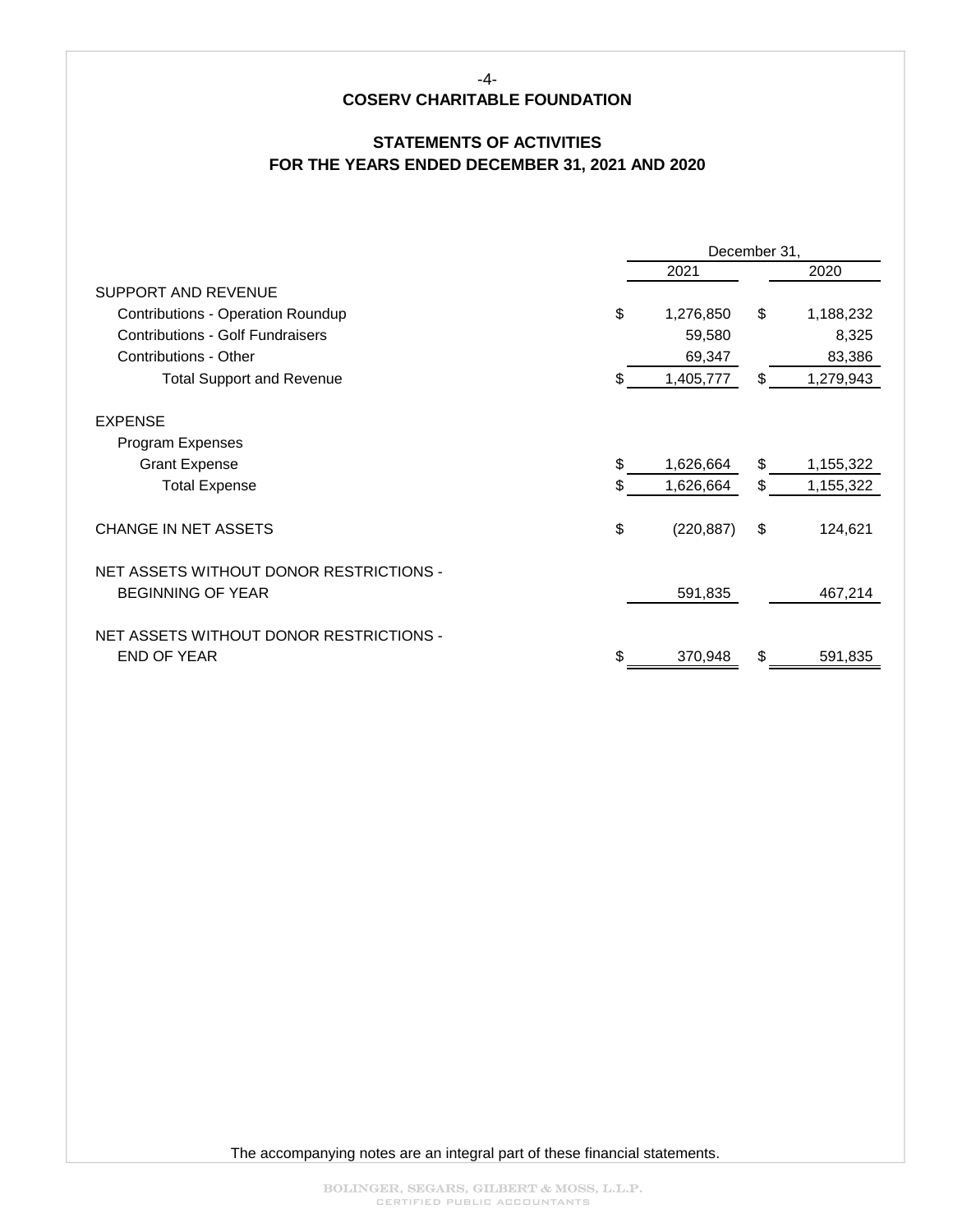#### -5- **COSERV CHARITABLE FOUNDATION**

## **STATEMENTS OF CASH FLOWS FOR THE YEARS ENDED DECEMBER 31, 2021 AND 2020**

|                                                    |    | December 31, |     |         |
|----------------------------------------------------|----|--------------|-----|---------|
|                                                    |    | 2021         |     | 2020    |
| CASH FLOWS FROM OPERATING ACTIVITIES               |    |              |     |         |
| Change in Net Assets                               | \$ | (220, 887)   | \$  | 124,621 |
| Adjustments to Reconcile Change in Net Cash From   |    |              |     |         |
| <b>Operating Activities</b>                        |    |              |     |         |
| <b>Accounts Receivable - CoServ Electric</b>       |    | (4,094)      |     |         |
| <b>Accounts Payable</b>                            |    | 207,856      |     | 28,000  |
| Net Cash From Operating Activities                 | S  | (17, 125)    | \$. | 152,621 |
| <b>NET CHANGE IN CASH</b>                          | \$ | (17, 125)    | \$  | 152,621 |
| CASH - BEGINNING OF YEAR                           |    | 627,335      |     | 474,714 |
| CASH - END OF YEAR                                 | \$ | 610,210      | \$  | 627,335 |
| SUPPLEMENTAL DISCLOSURES FOR CASH FLOW INFORMATION |    |              |     |         |
| Cash Paid During the Year for:<br>Income Taxes     | \$ |              | \$. |         |
| Interest                                           |    |              |     |         |
|                                                    |    |              |     |         |

The accompanying notes are an integral part of these financial statements.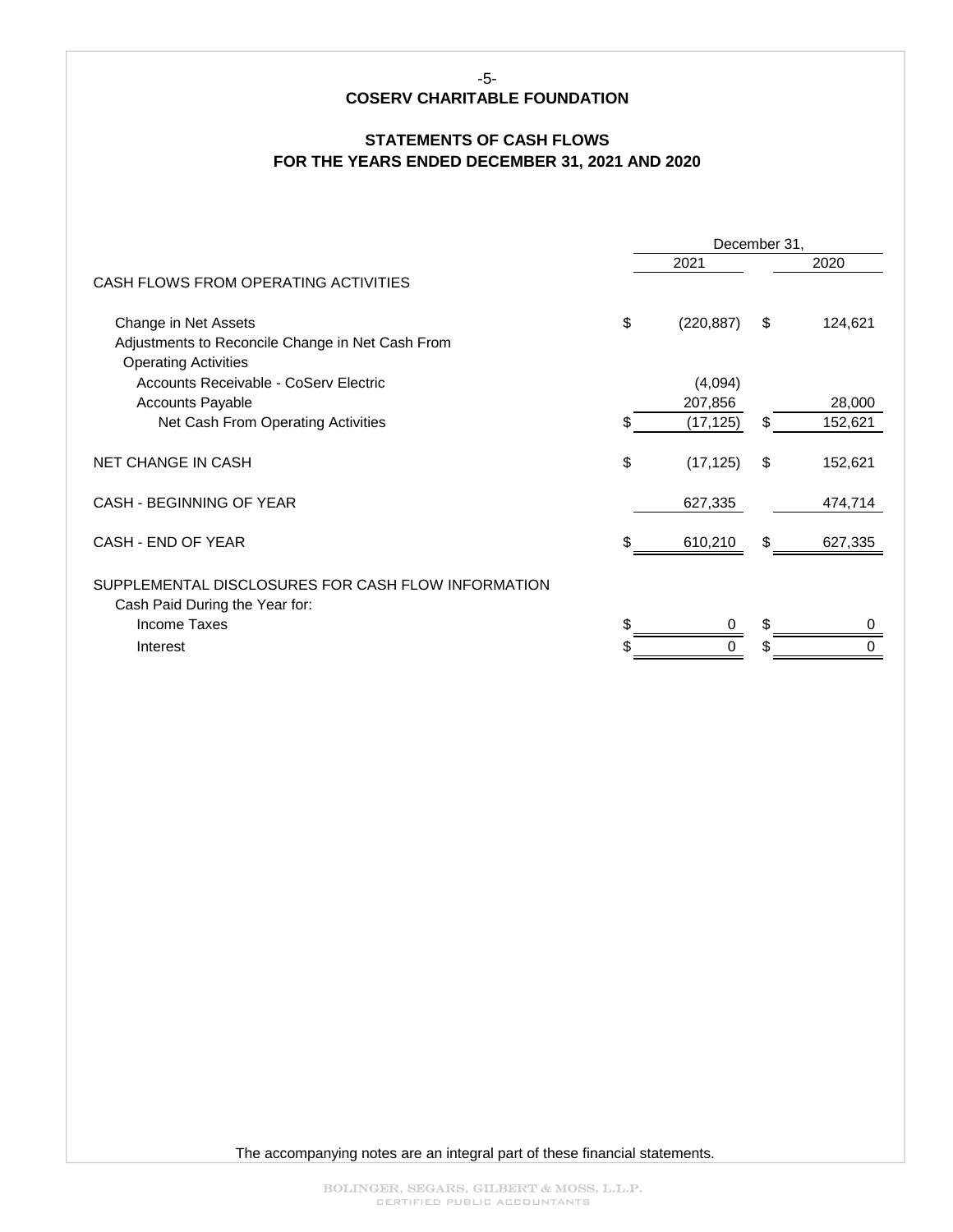-6-

## **COSERV CHARITABLE FOUNDATION**

## **NOTES TO FINANCIAL STATEMENTS**

#### **1. Summary of Significant Accounting Policies**

#### Nature of Activities

 The purpose of CoServ Charitable Foundation (the Foundation), is the accumulation and disbursement of funds for charitable purposes primarily in, but not limited to, the service area of Denton County Electric Cooperative, Inc., d/b/a CoServ Electric (the Cooperative) and CoServ Gas, L.P. (Gas). Upon dissolution of the Foundation, any remaining funds shall be distributed for charitable purposes.

 The Foundation is a non-profit organization. Exemption from federal income taxes under Internal Revenue Code 501(c)(3) has been obtained.

#### Basis of Accounting

 The Foundation uses the accrual method of accounting. Revenues are recognized when earned, and expenses are recognized when incurred.

#### Financial Statement Presentation

 The Foundation has adopted FASB Accounting Standards Update (ASU) No. 2016-14, Not- for-Profit Entities. The Foundation is required to classify net assets and revenues, expenses, and gains and losses based on the existence or absence of donor-imposed restrictions. Accordingly, net assets and changes therein are classified as follows:

 Net assets with donor restrictions: Net assets subject to donor- (or certain grantor-) imposed restrictions. Some donor-imposed restrictions are temporary in nature, such as those that will be met by the passage of time or other events specified by the donor. Other donor-imposed restrictions are perpetual in nature, where the donor stipulates that resources be maintained in perpetuity. Donor-imposed restrictions are released when a restriction expires, that is, when stipulated time has elapsed, when the stipulated purpose for which the resource was restricted has been fulfilled, or both. The Foundation does not have any net assets with donor restrictions.

 Net assets without donor restrictions: Net assets not subject to donor-imposed restrictions. Net assets without donor restrictions are currently available for operating purposes under the direction of the board, designated by the board for specific use, or invested in property and equipment.

 Support that is restricted by the donor is reported as an increase in net assets without donor restrictions if the restriction expires in the reporting period in which the support is recognized. All other donor restricted support is reported as an increase in net assets with donor restrictions. When a restriction expires, restricted net assets are reclassified to net assets without donor restrictions.

#### Group Concentration of Credit Risk

 The cash balances maintained by the Foundation are insured by the FDIC. At times during the year, balances exceeded the insured amounts.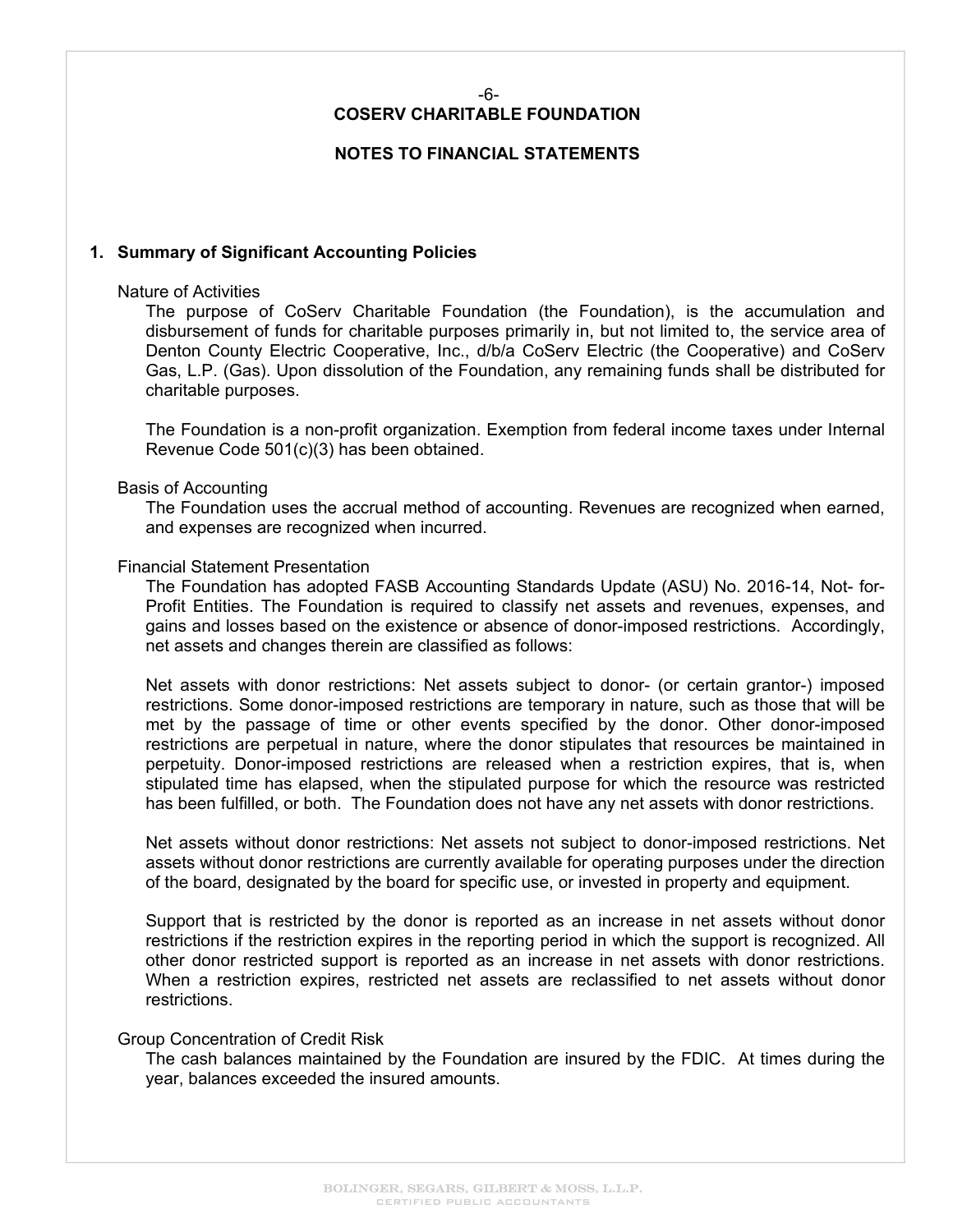#### -7- **COSERV CHARITABLE FOUNDATION**

## **NOTES TO FINANCIAL STATEMENTS**

#### Cash and Cash Equivalents

For purpose of the statement of cash flows, cash and cash equivalents include cash – general.

#### Uncertain Tax Positions

 The Foundation has adopted the "uncertain tax positions" provisions of accounting principles generally accepted in the United States of America. The primary tax position of the Foundation is its filing status as a tax exempt entity. The Foundation determined that it is more likely than not that its tax positions will be sustained upon examination by the Internal Revenue Service (IRS) or other State taxing authorities. The Foundation is no longer subject to examinations by federal taxing authorities for years before 2018. There were no penalties or interest recognized during the years ended December 31, 2021 and 2020.

#### Functional Allocation Expenses

 The costs of providing programs and activities have been summarized on a functional basis in the statement of activities.

## **2. Contributions**

 The major source of contributions is from a program established by the Board of Directors of the Cooperative and Gas which allows participating members/customers to round up their utility bills to the next highest dollar. The funds generated by this participation are donated to the Foundation. The boards of the Cooperative and Gas have designated these funds be used for charitable purposes solely in the service area of the Cooperative and Gas, which is primarily a six county area including and surrounding Denton County, Texas.

 Substantially all support revenue and accounts receivable are derived from contracts with customers. Performance obligations related to the support revenue are satisfied as amounts are billed to the customer by the Cooperative. Accounts receivable are recorded from amounts billed to the customer but not yet transferred to the Foundation from the Cooperative and Gas.

 In 2020, due to COVID-19 pandemic, the annual golf fundraising event and some other fundraising events did not occur. Most of these fundraising events were able to resume in 2021.

## **3. Liquidity and Availability of Financial Assets**

 The Foundation has total financial assets of \$614,304 and \$627,335 as of December 31, 2021 and 2020, respectively, which consist of cash – general and accounts receivable – CoServ Electric. These are the financial assets that are available to meet cash needs for expenditures within one year.

 The Board of Directors of the Foundation meet periodically to review and approve grant requests. The approved grant requests are based upon availability of funds during that period